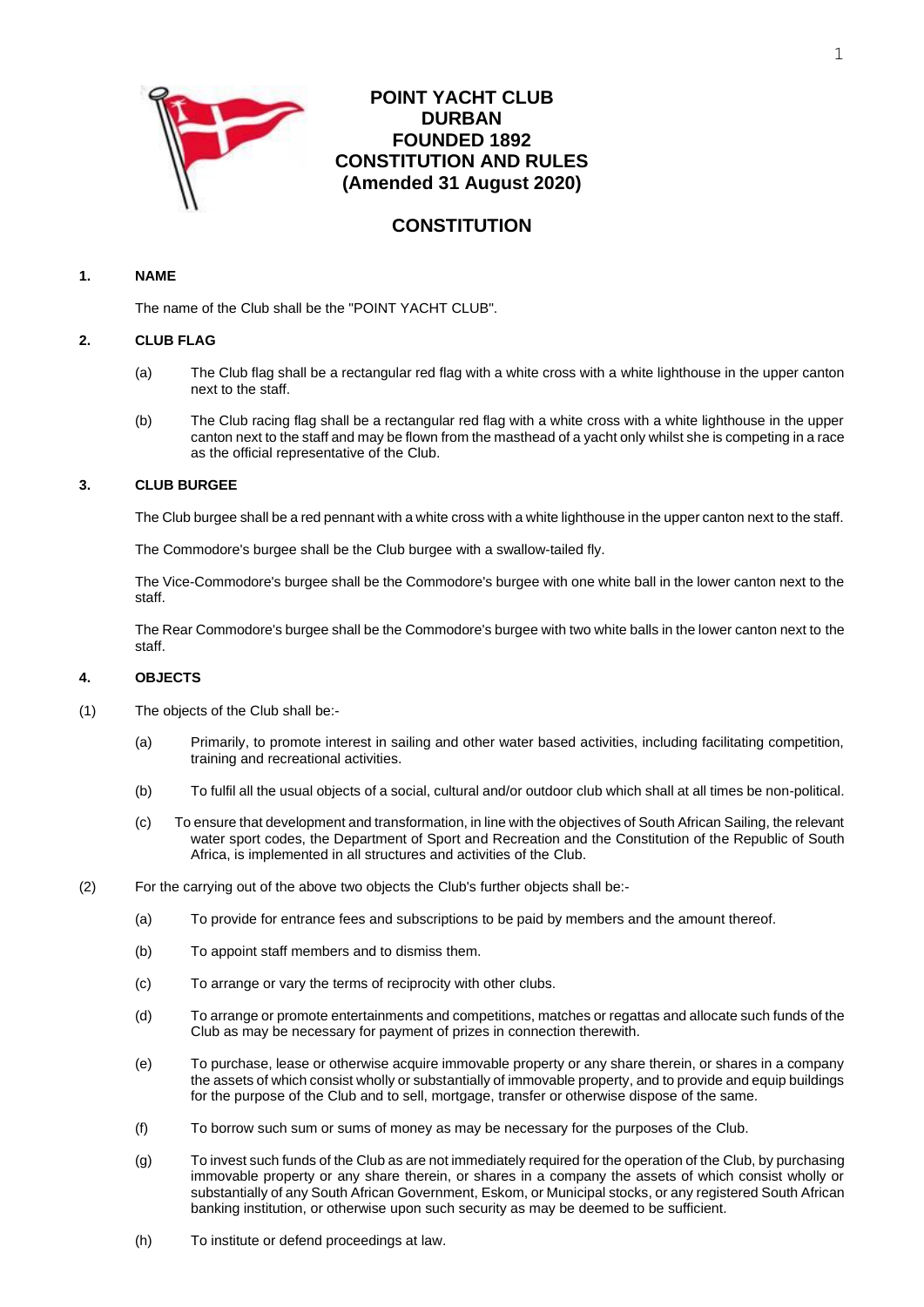- (i) To purchase or acquire supplies for the Club.
- (j) To make such call or calls upon the members as may be necessary for the proper operation of the Club.
- (k) To elect Presidents and Vice-Presidents and to qualify them in those capacities either for life or for such periods as may be thought proper from time to time; and also to make appointments honorary or otherwise.
- (l) To make, amend or repeal the Constitution and Rules of the Club.
- (m) To do all such acts, matters or things as are incidental or conducive to the attainment of the above objects.
- (n) That the Club will not pay any remuneration to any person which is excessive, having regard to what is generally considered reasonable amongst yacht Clubs and in relation to the service rendered, nor may any remuneration be determined as a percentage of any amounts received or accrued to the Club.

### **5. CONSTITUTION**

The Club shall be non-proprietary and its activities shall be carried on in a non-profit manner. At no time shall any assets or surplus funds be directly or indirectly distributed to any person other than a recreational Club which is approved by the Commissioner of the South African Revenue Services or to a Public Benefit Organisation as set out in s30A(2)a(iii) of the Income Tax Act, 1962. Provided that nothing therein contained shall be construed as in any way prescribing or restricting the payment of interest on debentures or on loans.

#### **6. FLAG OFFICERS**

The Officers of the Club shall be:-

(1) The Commodore, Vice-Commodore and Five Rear Commodores who shall be designated: Rear Commodore (Dinghy Sailing), Rear Commodore (Offshore Keeler Sailing), Rear Commodore (Youth Sailing), Rear Commodore (Power Boats) and Rear Commodore (Paddle Sports)

These Officers shall be known as Flag Officers of the Club.

- (2) The Flag Officers shall be elected annually at the Annual General Meeting of the Club after having been duly proposed and seconded by members of no less than 5 years continuous membership.
- (3) In the event of the death or resignation of the Commodore, the Vice-Commodore shall immediately assume the office of Commodore.
- (4) In the event of the death or resignation of the Vice-Commodore, the General Committee may elect from its members a replacement who shall assume the office of Vice-Commodore.
- (5) In the event of the death or resignation of any of its Rear Commodores, the Section Committee/s may elect from their members, a replacement who shall assume the office thus vacated.

#### **7. GENERAL COMMITTEE**

- (1) The affairs of the Club shall be managed by a General Committee consisting of the Seven Flag Officers and Five Committee members (Representing Finance, Beach, Transformation & Sail Africa, Social, Safety) and in addition the immediate past Commodore in an ex-officio capacity, provided that the section affairs of the Club shall be managed by the Section committee/s as provided in Clause 8 hereof and the Rules of the Club.
- (2) The General Committee shall have such powers as may be prescribed from time to time by the members in General Meeting or as stated in the Constitution and Rules.
- (3) At every Annual General Meeting of the Club, members shall be elected to the Committee for a period of two years.
- (4) Any Honorary Life, Life, Over 70, Over 60, Family (nominated), Ordinary, Intermediate or Corporate (nominated) member shall be eligible for election to the General Committee.
- (5) For the purpose of this Clause and Clause 8 hereof "Section Affairs" shall mean all matters concerned with the administration and promotion of the respective section/s save where questions of Club policy are concerned. The Flag Officers shall be the sole and final arbiters as to whether a matter concerns Club policy, only once it has gone through the "Policy Oversight Committee" which consists any 4 past Commodores and current standing Commodore.

### **8. SECTION COMMITTEES**

The Section Affairs of the Club shall be managed by five committees described as follows:-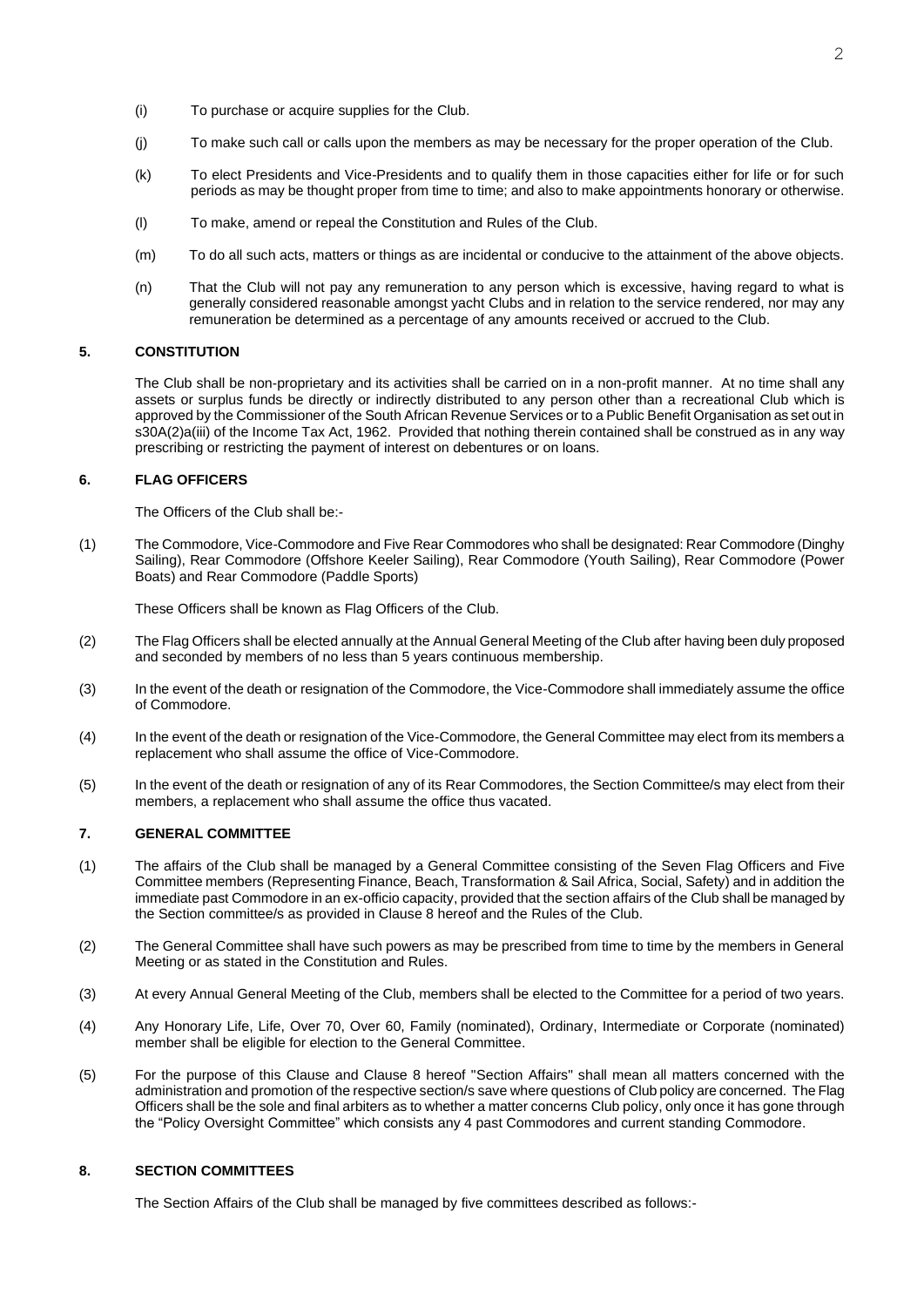### (1) **Dinghy Sailing Committee**

- (a) The Dinghy affairs of the Club shall be managed by a Committee consisting of the Flag Officer and -four members.
- (b) The Dinghy Sailing Committee shall be under the Chairmanship of the Rear-Commodore (Dinghy Sailing).
- (c) At the Annual General Meeting of the Club, members shall be elected to the Committee for a minimum of two (2) years.

### (2) **Keelboat Sailing Committee**

- (a) The Offshore Keelboat affairs of the Club shall be managed by a Committee consisting of the Flag Officer and four members.
- (b) The Keelboat Sailing Committee shall be under the Chairman of the Rear-Commodore (Offshore Keeler Sailing).
- (c) At the Annual General Meeting of the Club, members shall be elected to the Committee for a minimum of two (2) years.

#### (3) **Youth Committee**

- (a) The affairs of Youth members of the Club shall be managed by a Committee consisting of the Flag Officer and one representative of each Section.
- (b) The Youth Committee shall be under the Chairmanship of the Rear-Commodore (Youth).
- (c) At the Annual General Meeting of the Club, members shall be elected to the Committee for a minimum of two (2) years.
- (d) Youth members shall be eligible for election to this committee.

### (4) **Power Boat Committee**

- (a) The affairs of power boat members shall be managed by a Committee consisting of the Flag Officer and four members.
- (b) The Power Boat Committee shall be under the Chairmanship of the Rear-Commodore (Power Boats).
- (c) At the Annual General Meeting of the Club, members shall be elected to the Committee for a minimum of two (2) years.
- (d) The Committee's powers & rules governing power boating & angling shall form part of the Constitution. Refer to Annexure A.

#### (5) **Paddle Sport Committee**

- (a) The affairs of paddle sports shall be managed by a Committee consisting of the Flag Officer and four members.
- (b) The Paddle Sport Committee shall be under the Chairmanship of the Rear-Commodore (Paddle Sports).
- (c) At the Annual General Meeting of the Club, members shall be elected to the Committee for a minimum of two (2) years.
- (d) The Committee's powers & rules governing paddle sports shall form part of the Constitution. Refer to Annexure B
- (6) Any Honorary Life, Life, Over 70, Over 60, Family (nominated), Ordinary, Intermediate or Corporate (nominated) member shall be eligible for election to the Section Committees.

#### **9. ELECTION OF MEMBERS TO COMMITTEES**

- (1) Notwithstanding the provisions of Clauses 7 and 8 hereof, should more than the stated number of vacancies exist on any committee of the Club at any Annual General Meeting they shall all be filled by election.
- (2) Any retiring member of a Committee shall be eligible for re-election.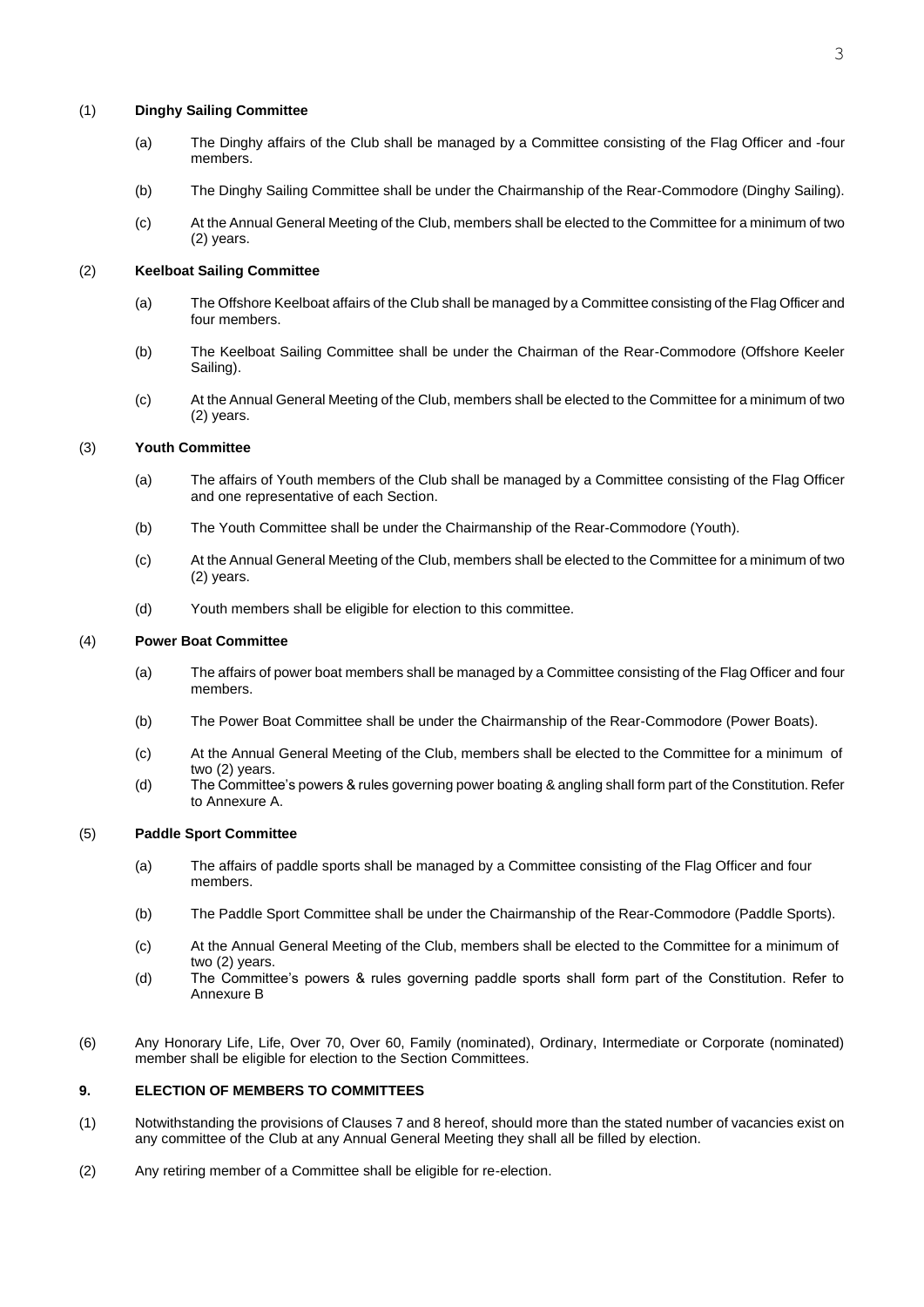#### **10. MEMBERSHIP**

Members shall consist of the following classes and members are not permitted to sell their membership rights or any entitlement in terms thereof. Reference under this and any other clause of the Constitution and Rules to the masculine gender shall include the feminine gender.

#### (1) **Honorary**

Honorary membership may be conferred by the General Committee upon any person holding Public Office or who has conferred some benefit upon the Club, or such other persons as the Committee may decide, provided that such Honorary Membership may be terminated by the Committee at any time for reasons which it may deem sufficient. No entrance fee or subscription shall be payable by an Honorary Member. Honorary Membership shall be conferred for a period of one year only, but may be renewed from time to time by the General Committee.

#### (2) **Honorary Life**

Honorary Life Membership may only be conferred upon a member on recommendation by any voting member at the Annual General Meeting, and subject to a two-thirds majority of those present and voting.

### (3) **Life**

This category of membership is no longer available to members, except that those members who have been accepted as Life members and are not in default as at 29 February 2016, shall enjoy the privileges of life membership until their death or unless they become a defaulting member.

#### (4) **Over 70**

Those persons who are 70 years of age and over shall be entitled to a reduced annual subscription of per the subscriptions table at the time and who shall be entitled to vote at meetings of members and stand for Club office

Provided that a member who has been a member of the club for an unbroken period of not less than 20 years and who has attained the age of 70 years, shall be entitled to a further reduction to annual subscriptions as per the subscription table at the time and who shall be entitled to vote at meetings of members and to stand for Club office.

#### (5) **Over 60**

Those who are 60 years of age and over shall be entitled to a reduced annual subscription as per the subscriptions table at the time and who shall be entitled to vote at meetings of members and stand for Club office

Provided that a member who has been a member of the club for an unbroken period of not less than 20 years and who has attained the age of 60 years, shall be entitled to a further reduction to annual subscriptions as per the subscription table at the time and who shall be entitled to vote at meetings of members and to stand for Club office.

#### (6) **Family**

Those persons constituting an immediate family unit including any children thereof under the age of 22, and whose primary member has reached the age of 30, who have been elected as such or who have transferred to this class of Membership. Either spouse, but not both, shall be the person nominated on joining or transferring to this category, who shall be entitled to vote at meetings of members and to stand for Club office.

#### (7) **Ordinary**

Those persons who reside, have a place of business or are employed within a radius of 100 (One Hundred) kilometres from the Club's premises and such others, excluding Youth, not falling within this definition as desire the privilege of Ordinary Membership, who have been elected as such or who have transferred to this Class of Membership.

#### (8) **Country**

Those persons who do not reside, have a place of business or are employed within a radius of 100 (one Hundred) kilometres from the Club's premises, who have been elected as such or who have transferred to this Class of Membership.

Provided that a person who does not reside, have a place of business or be employed within the Province of KwaZulu-Natal may apply to the General Committee for, and on satisfactory proof of address, be granted an exemption in respect of his subscription for that year as set out from time to time by the General Committee in accordance with the provisions of Rule 32.

If a Country Member resides or has a place of business or is employed within a radius of 100 (One Hundred) kilometres from the Club's premises for a longer period than three months in any one year he shall automatically become an Ordinary Member unless he has applied for transfer to any other class of membership for which he is eligible, and be liable for subscription as such.

#### (9) **Intermediate**

Those persons between the ages of 19 and 29 years who have been elected as such or who have transferred to the Class of Membership.

Provided that a bona fide student at a recognised tertiary institution facility may apply annually to the General Committee for, and on satisfactory proof of registration, be granted an exemption in respect of his subscription for that year as set out from time to time by the General Committee in accordance with the provisions of Rule 32.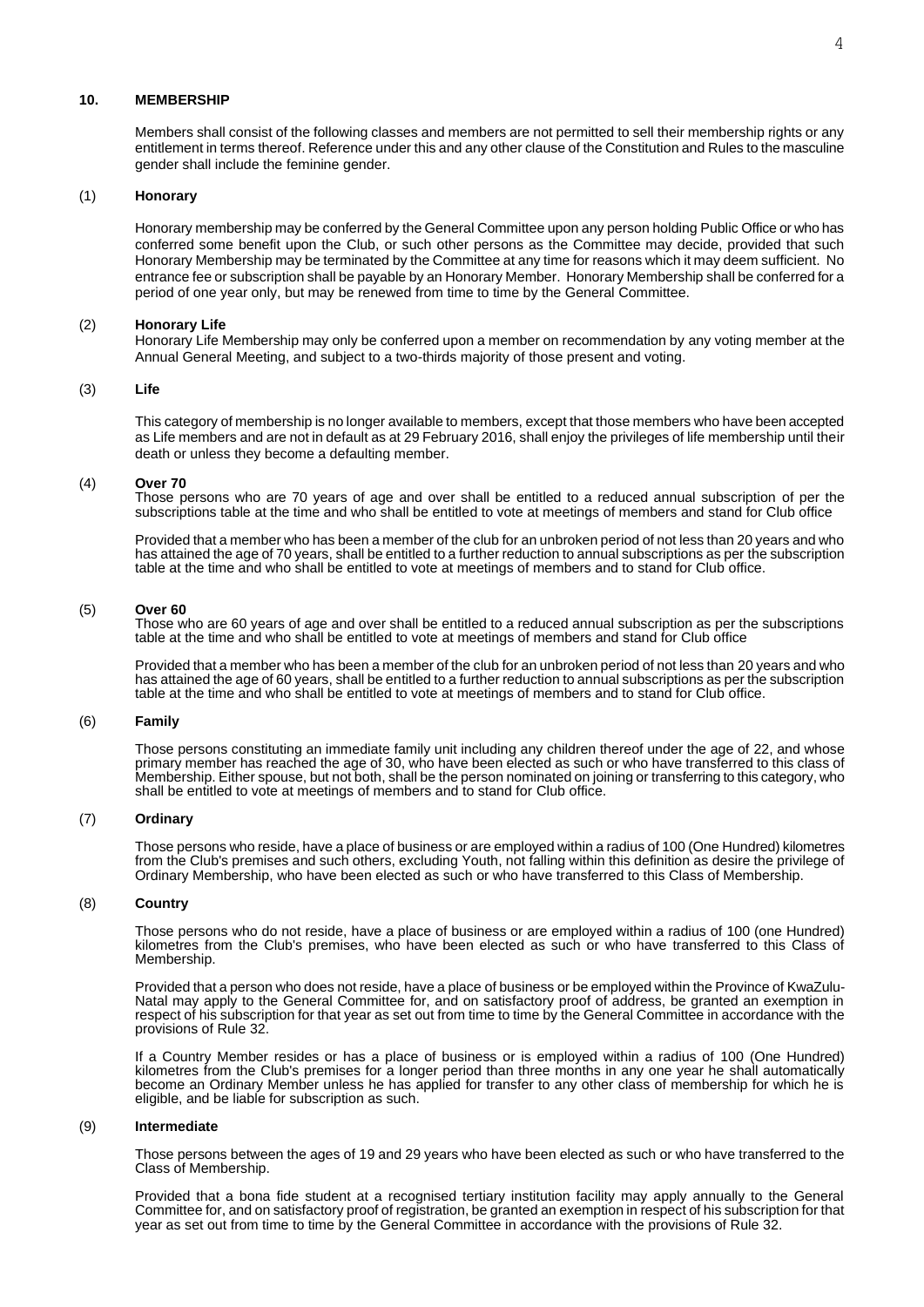No person joining the Club as an Intermediate member may qualify for transfer to Ordinary, Family, or Country membership unless he is able to complete one year as an Intermediate member. Provided that Intermediate members unable to comply with the one year requirement may transfer to Family, Ordinary or Country membership on payment of the applicable entrance fee.

Intermediate members are able to be elected to General Committee.

### (10) **Youth**

Those persons up to the age of nineteen years who have been elected as such.

### (11) **Overseas**

Those persons who are permanently resident beyond the shores of South Africa who desire the privilege of Overseas Membership and who have been elected as such or who have transferred to this Class of Membership.

### (12) **Corporate**

Those business entities who desire the privilege of Corporate Membership and have been elected as such. A person representing the business entity shall be the person nominated on joining who shall be entitled to vote at meetings of members and to stand for Club office.

Corporate membership shall initially comprise the nominated member and (4) four or (9) Nine designated members. Further designated members may be added on payment of the prescribed fee.

### (13) **Visiting**

Those persons visiting Durban temporarily who, on payment of a prescribed fee and subject to such other conditions as may be provided in the Rules, have been elected Visiting Members:

- (a) By the General Committee or
- (b) By an employee of the Club delegated with authority by the General Committee subject to any such election being confirmed or otherwise at the next meeting of the General Committee.

### (14) **Day**

Those persons visiting the Club for that day shall:-

- (a) pay a prescribed daily fee;
- (b) be elected for that day by a Club official delegated with the authority by the General Committee and subject to such rules;
- (c) be entitled to access to specified facilities of the Club
- (e) be subject to the Rules and additional restrictions, conditions, and terms as determined by the General Committee from time to time.

#### (15) **Beach Site Family**

Those persons constituting an immediate family unit including any children thereof under the age of 22, and whose primary member has reached the age of 30, who have been elected as such or who have transferred to this class of membership. Either spouse, but not both, shall be the person nominated on joining or transferring to this category. This member shall not be entitled to vote at meetings or stand for Club office. This member will only have access to the Beach facility and will have no rights at the Bay facility.

#### (16) **Beach Site Ordinary**

Those persons who reside, have a place of business or are employed within a radius of 100 (one hundred) kilometres from the Club's premises and such others, excluding Youth, not falling within this definition as desire the privilege of Ordinary Membership, who have been elected as such or who have transferred to this Class of Membership. This member shall not be entitled to vote at meetings or stand for Club office. This member will only have access to the Beach facility and will have no rights at the bay facility.

### **11. PROMOTION OF INTERMEDIATE MEMBERS AND YOUTH MEMBERS**

- (1) An Intermediate member shall, upon attaining his 30th birthday, cease to be an Intermediate member of the Club and shall automatically be promoted to Ordinary membership without the payment of an entrance fee.
- (2) A Youth member shall, upon attaining his 19th birthday, ipso facto, cease to be a Youth member of the Club and shall automatically be promoted to Intermediate membership without the payment of an entrance fee.
- (3) A member shall on promotion be obliged to pay a pro rata proportion of the relevant membership subscription to the end of the then current financial year, calculated from his birth date.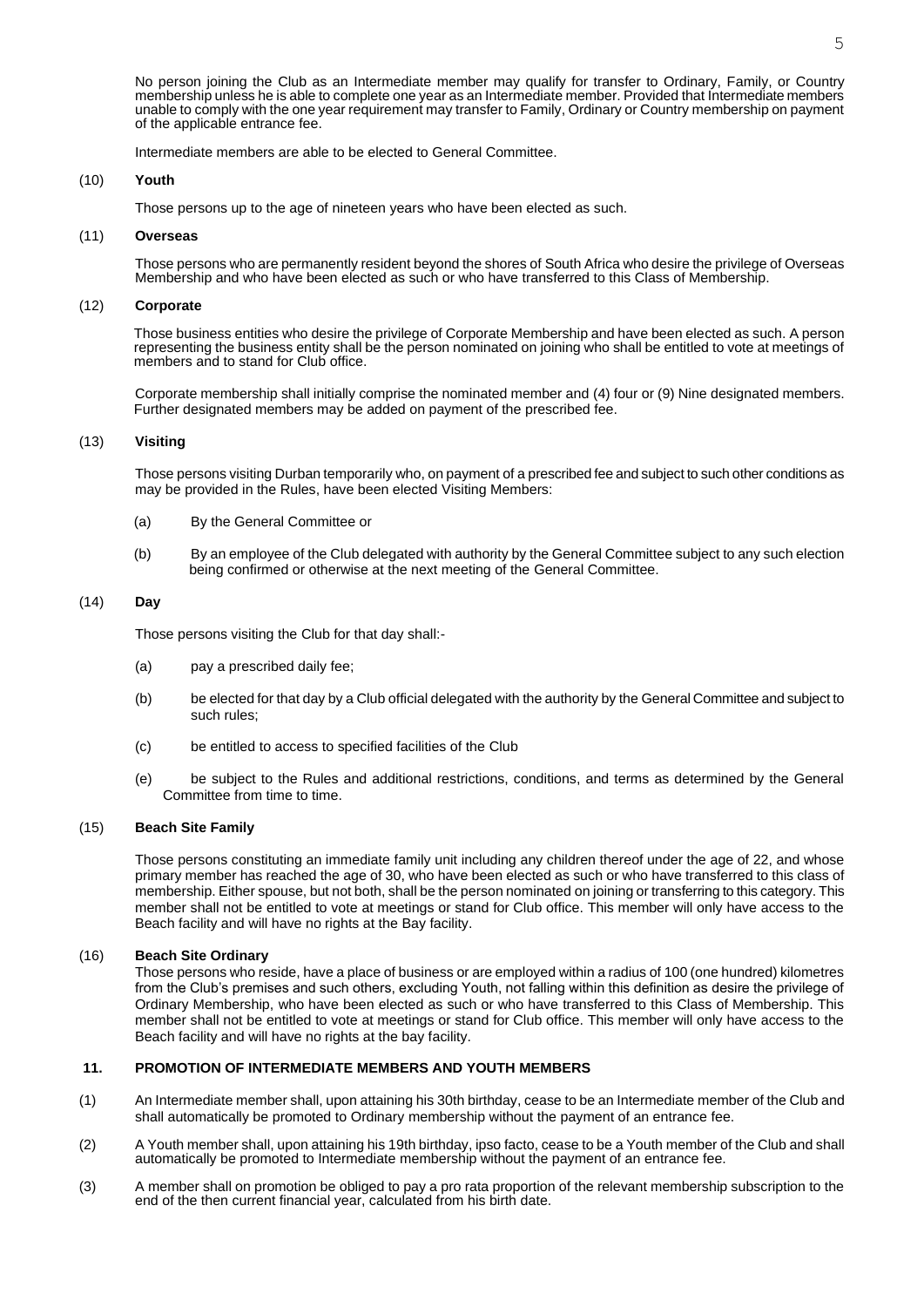(4) Should an Intermediate or Youth member not wish to remain a member of the Club following his promotion, and his notification thereof, in terms of this clause then, and on application to the General Committee within (1) One calendar month of such notification, his resignation from the Club shall be accepted with effect from his birth date.

#### **12. FINANCIAL LIABILITY OF MEMBER**

The liability of each Member is limited to:-

- (a) Such payment in respect of Entrance Fees and Subscriptions or Levies including the annual levy of any National/Regional Associations as shall be prescribed from time to time by the members in Annual General or Special General Meetings and as stated in the Rules, but subject to each member being a member at the date of any such meeting.
- (b) The amount of their Club account whether for refreshments, or other items or reasons.
- (c) Any amounts due for additional services rendered or other required contributions in their sole capacity.

### **13. BOOKS AND ACCOUNTS**

The General Committee shall cause true and proper Books and Accounts to be kept showing under proper and sufficient headings:-

- (a) The whole of the assets and liabilities of the Club.
- (b) The receipts and expenditure of the Club.

### **14. PAYMENTS TO BE MADE BY ELECTRONIC TRANSFER**

- (a) All monies of the Club shall be paid into a Bank as the General Committee may appoint. All payments, other than petties, shall be made by:
	- (i) Electronic transfer authorised by the secret personal identity number held by a Flag Officer or a Trustee or the Chairman of the Finance Committee and the Club Manager.
- (b) In the case of the salary and wages account:
	- (ii) Electronic transfers shall be authorised by the secret personal identity number held by a Flag Officer or a Trustee or the Chairman of the Finance Committee or the Club Accountant and the

Club Manager.

### **15. SIGNING OF DOCUMENTS**

All documents which are required to be executed on behalf of the Club shall be deemed to have been correctly and properly executed if signed by a Flag Officer and the Club Manager.

#### **16. PURCHASE, SALE, BORROWING POWERS AND LEVIES**

The General Committee may, upon being authorised thereto by a Resolution passed by a majority of not less than twothirds of the members present and voting at a Special General meeting of the Club:-

- (a) Borrow such sums of money as may be required for the proper upkeep of the Club, or additions or improvements to the Club's property upon such terms, conditions and security as may by such Resolution be fixed or otherwise as the General Committee in its discretion may think fit, provided that due notice be given in terms of the Rules dealing with Annual Ordinary or Special Meetings, stating the amount proposed to be borrowed and the purpose of the loan.
- (b) Carry out the sale, mortgage, leasing or other disposition of any property of the Club.
- (c) Purchase, lease or otherwise acquire immovable property or any share therein, shares in a company the assets of which consist wholly or substantially of immovable property, for the purpose of investing such funds as may have been accumulated from time to time in the Amortisation Fund or from any other investment or generally, as may be necessary to carry out the objects of the Club.
- (d) Impose a levy or levies on members as may be required for the proper upkeep of the Club, or for additions or improvements to the Club's property upon such terms and conditions as may by such resolution be determined. Such sum or sums of money received shall be invested in an account in the name of the Trustees with a registered South African Banking Institution and shall be known as the "Building Fund".

Notwithstanding the above, the General Committee may authorise the borrowing of such sum or sums of money from a bank as may be required at any time for the administration of Club affairs on the security of Club funds invested for a fixed term in such bank or building society.

#### **17. AUDIT**

(a) An Auditor, who shall be a firm of Chartered Accountants shall be elected at the Annual General Meeting in each year, whose duty it shall be to audit all the accounts of the Club. If at any Annual General Meeting no Auditor be elected, the Auditor then acting shall continue in office as if re-elected. If any casual vacancy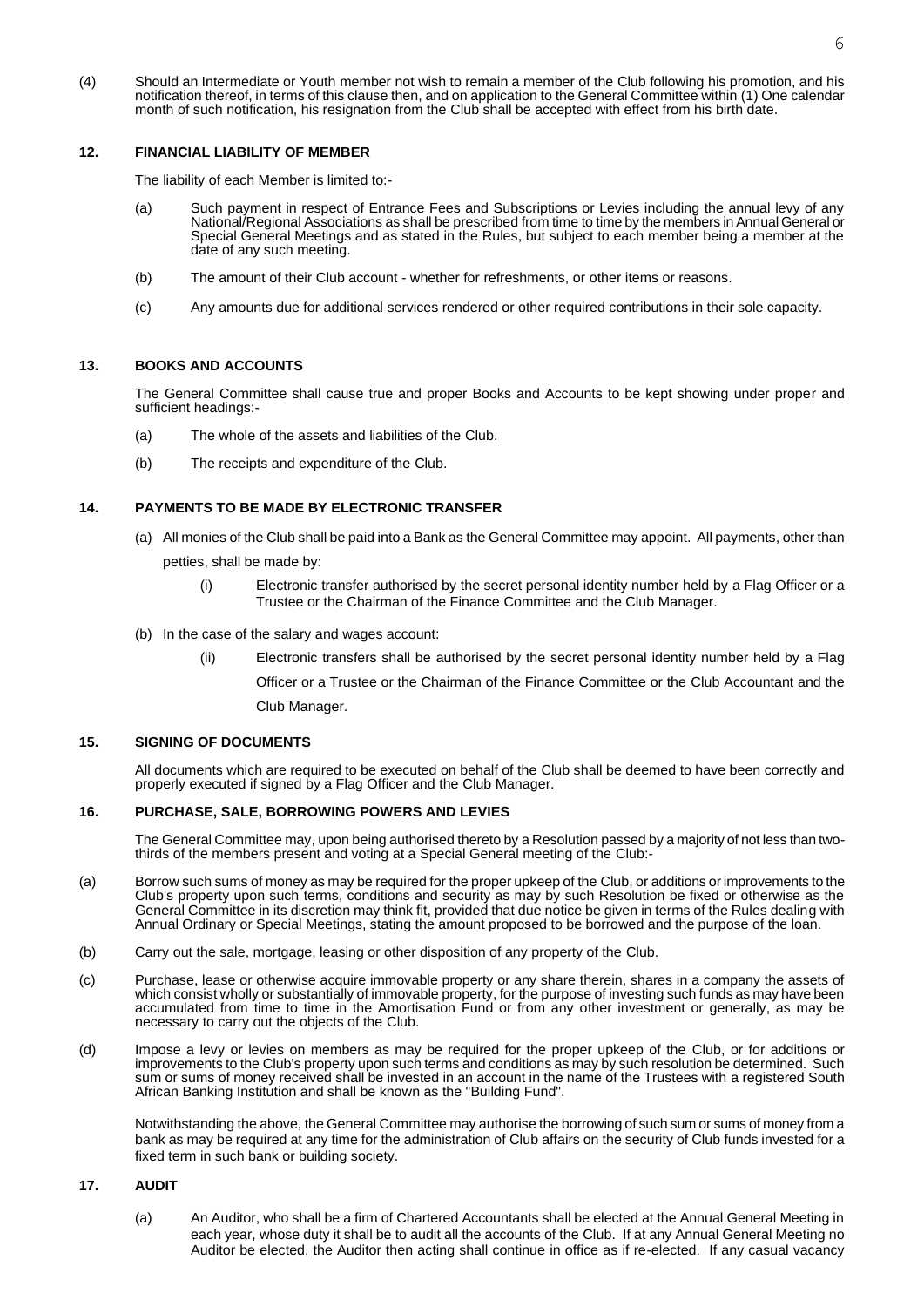occurs in the office of Auditor, the General Committee shall forthwith fill the same. No members of the General Committee shall be elected Auditor.

- (b) The Auditor shall be supplied with copies of the income and expenditure accounts and Balance Sheet intended to be laid before the Club at the Annual General Meeting a reasonable time before the meeting to which the same are to be submitted, and it shall be his duty to examine the same with the accounts and vouchers relating thereto and to report to the Club thereon at the Annual General Meeting.
- (c) The Auditor shall have access to the books and accounts of the Club at all reasonable times, and he may in relation thereto examine the General Committee or other Officers of the Club.

### **18. LEGAL PROCEEDINGS:**

The Club may sue and be sued in any competent Court of Law in the name of its Club Manager for the time being.

#### **19. INDEMNITY**

The General Committee, the Auditor and Flag Officers and other Officers for the time being of the Club and every one of them and every one of their heirs executors and administrators shall be indemnified and held harmless out of the funds and property of the Club, from and against all actions, costs, charges, losses, damages and expenses which they or any of them, their heirs, executors or administrators shall or may incur or sustain by and by reason of any act done, concurred in or omitted in or about the execution of their duties, or supposed duty in their respective offices, except such, if any, as they shall incur or sustain by or through their own wilful neglect or default respectively and none of them shall be answerable for the acts or defaults of the other or others of them or for any bankers or other persons with whom any monies or effects belonging to the Club may be lodged or deposited for safe custody or for the insufficiency or deficiency of any security upon which any monies of or belonging to the Club shall be placed out or invested or for any loss, or losses, misfortune or damage which may attain in the execution of the respective offices or in relation thereto except the same shall happen by or through their own wilful neglect or default respectively.

#### **20. ALTERATION OF THIS CONSTITUTION:**

- (a) This Constitution shall not in any way be rescinded, amended, altered or added to, except by Resolution passed at a Special General Meeting, notice of which shall have been posted or sent by e-mail to members at his last registered address or e-mail address at least ten days prior to the meeting stating the intention to deal with and specify the nature of the recession, alteration or amendment. Such Resolution shall only be deemed to be passed if assented to by not less than two-thirds of the members present and voting.
- (b) All amendments, alterations, additions to and deletions from the Constitution shall, unless therein otherwise provided, be and become effective from the date of the passing thereof. A certificate under the hand of the Commodore certifying the Constitution as amended or setting forth the amendments, alterations, additions and deletions therein shall be final and conclusive evidence thereof for all parties.

#### **21. ANNUAL GENERAL MEETING:**

The Annual General Meeting of the Club shall be held not later than the last week in August each year at which the election of Officers for the ensuing year shall take place, and the General Committee's report, together with the Accounts and Balance Sheet, fully audited, shall be presented.

#### **22. NOTICE OF ANNUAL GENERAL MEETING:**

The Club Manager shall, not less than ten days prior to the Annual General Meeting, post or send by e-mail a notice to each member at his last registered address or e-mail address, stating the date, place and time of the meeting and specifying the business to be dealt with at such meeting.

The non-receipt of such notice by any member shall not invalidate the proceedings of any meeting. Notice of Meetings may be inserted in a local newspaper as the General Committee may decide.

### **23. SPECIAL GENERAL MEETING**

The General Committee may convene a Special General Meeting of members at any time provided notice of such meeting is posted or sent by e-mail to members at least ten days prior to such meeting to each member at his last registered address or e-mail address, stating the object of the meeting and/or the general nature of the business to be transacted thereat. The non-receipt of such notice by any member shall not invalidate the proceedings of any such meetings.

The General Committee shall convene a Special General Meeting as provided above upon being required to do so by a requisition signed by not less than twelve Honorary Life, Life, Over 70, Over 60, Family (nominated), Ordinary, Country or Corporate (nominated) members in good standing and addressed to the Club Manager of the Club. Such requisition shall state the object of the proposed meeting and/or the nature of the business to be transacted thereat.

Notwithstanding the foregoing, the General Committee shall not be required to convene a Special General Meeting on requisition if the object of the proposed meeting is to consider a proposal or resolution substantially similar to any proposal or resolution which has been considered by a General Meeting during the twelve months preceding the date of the requisition.

### **24. QUORUM FOR GENERAL MEETINGS**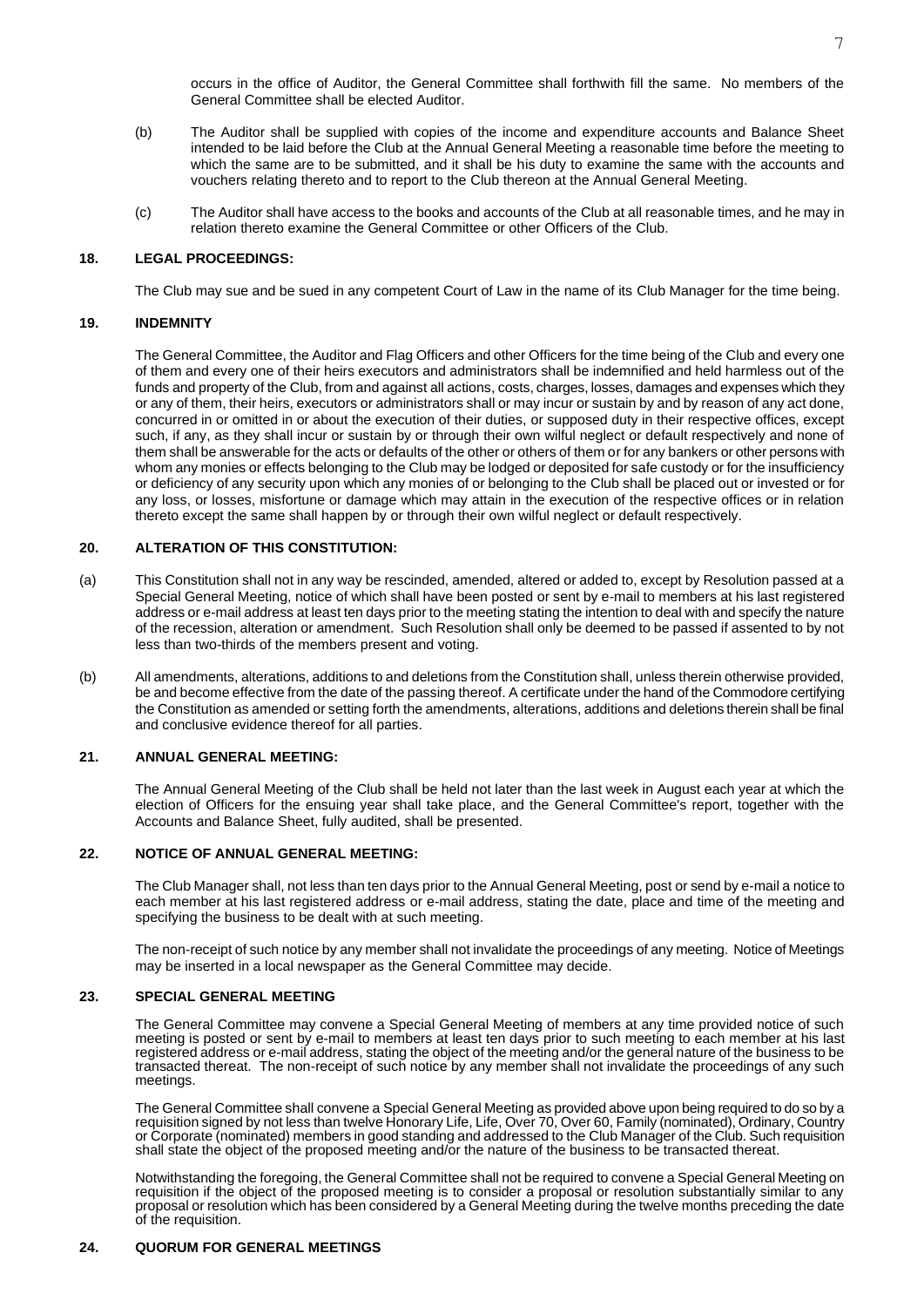The Quorum at General Meetings shall consist of 50 members eligible to vote, subject to the provisions of Clause 27.

If within a quarter of an hour from the time appointed for holding any General Meeting the quorum of members shall not be present, the meeting, if convened upon the requisition of members, shall be dissolved, in any other case it shall stand adjourned until the same day and hour of the following week, and the members then present shall form a quorum.

### **25. TRUSTEES**

- (1) There shall, at all times be three Trustees, who shall be members of the Club. In the event of any of the Trustees dying or becoming disqualified, another Trustee shall be elected in his place, either at the first General Meeting of the Club held after such death or disqualification, or at a Special General Meeting called in terms of the Constitution for the purpose.
- (2) Trustees shall be elected at a General Meeting or Special General Meeting of the Club after having been duly proposed and seconded by members of no less than five years continuous membership.
- (3) A Trustee shall be disqualified if:-
	- (a) He ceases to be a member of the Club, or<br>(b) He gives notice of his resignation from his
	-
	- $\begin{array}{lll} \text{(b)} & \text{He gives notice of his resignation from his office, or} \\ \text{(c)} & \text{He becomes insolvent or assigns his Estate for the} \\ \text{(d)} & \text{He is found to be of unsound mind.} \end{array}$ He becomes insolvent or assigns his Estate for the benefit of his creditors, or
	- He is found to be of unsound mind.
- (4) The duties of the Trustees shall be:-
	- (a) To hold all the Club's immovable property.
	- (b) To hold the surplus funds as may be committed to them by the Club in General Meeting assembled or by the General Committee for the Club upon such objects as may be then defined.
	- (c) To see that the property and funds so committed to their charge are dealt with only in accordance with the Constitution of the Club or any directions which may be given by a General Meeting of the Club in terms of any resolution which may be passed by the General Committee of the Club in accordance with any powers vested in it for that purpose.

#### **26. WINDING UP**

The Club may be wound up by a resolution of not less than three fourths of the members present at a Special General Meeting provided that no less than thirty days' notice at least shall have been given, setting out the business of the meeting and at least sixty per cent of all the members eligible to vote being present.

Upon winding-up or dissolution, the assets remaining after the settlement of all liabilities shall be transferred to another yacht club provided that it is a recreational club approved by the Commissioner of the South African Revenue Services or a Public Benefit Organisation contemplated by the Income Tax Act, 1962 and which has been approved in terms of s30(3) of the Act.

### **27. LEGALITY OF CONSTITUTION AND RULES**

Should any Clause of the Constitution or Rules be in conflict with the Liquor Act 1928 as amended, or any Act passed in place thereof, then such Clause or Rule shall be automatically altered, modified or replaced so as to comply with the Provisions of such Act.

# **RULES COMMITTEES: POWERS AND RULES**

### **1. NOMINATIONS FOR OFFICE AND COMMITTEES**

Nominations for all Offices and Committees must be handed to the Club Manager on a "Proposal for Office" form to be posted on the Notice Board at least seven days before the Annual General Meeting, each form to be signed by the member nominated, and by two other voting members of the Club.

Nominations of members for an Office or Committee of the Club shall not be made by members of less than two years standing in the case of nominations for Committees and less than five years in the case of nominations for an Office of the Club.

### **2. EX OFFICIO MEMBERS OF COMMITTEES**

The "Flag Officers" shall be ex officio members of all standing committees.

### **3. CHAIR AT MEETINGS**

The Senior Flag Officer present shall preside at all meetings of the Club and should none be present, the meeting shall appoint a Chairman (the provisions of this Rule shall not apply to the Protests Committee). In the case of equality of votes, the Chairman shall have a casting vote, as well as a deliberative vote.

### **4. CONVENING OF COMMITTEE MEETINGS**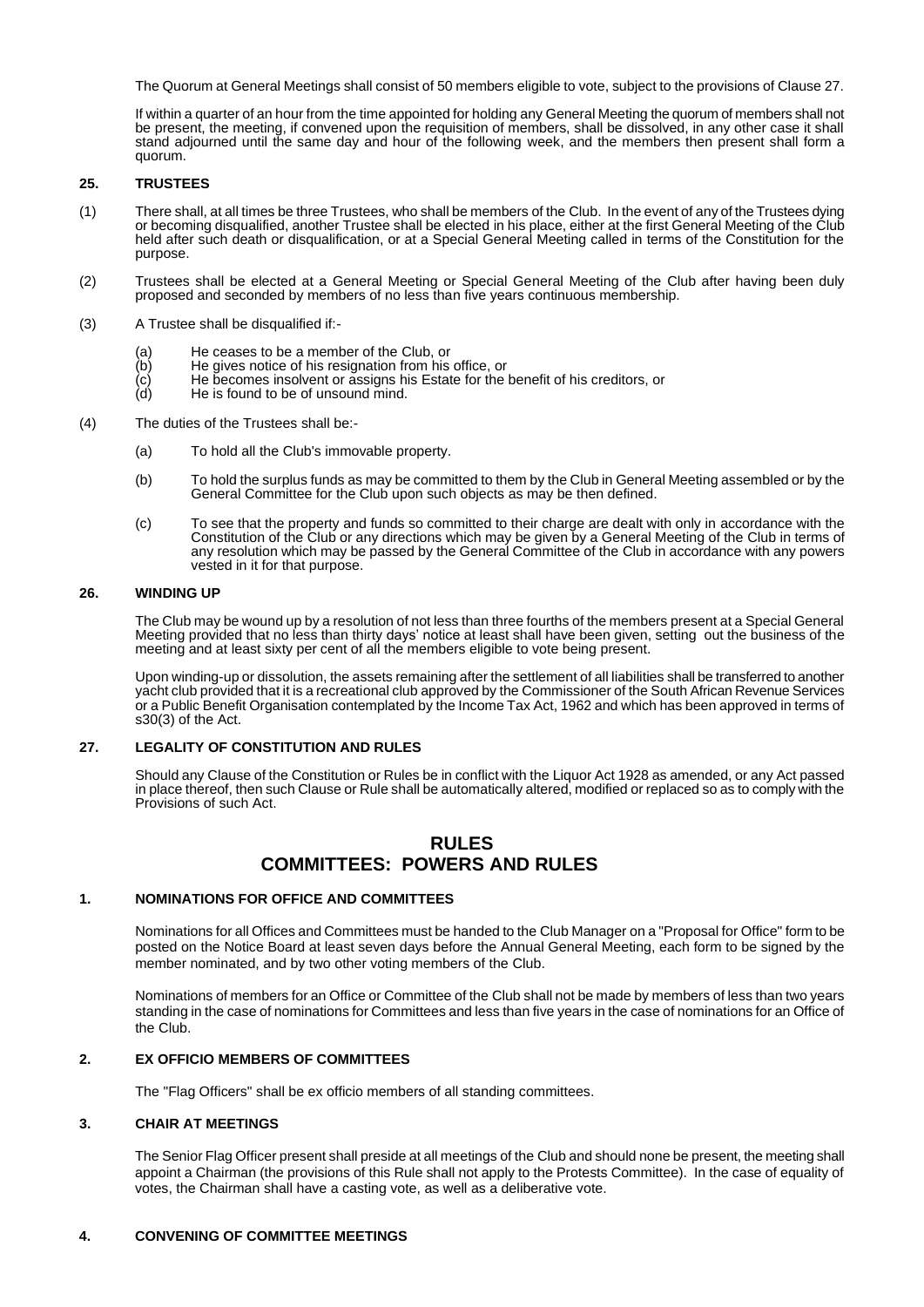The Commodore, or his duly delegated Flag Officer, shall convene all meetings of the Committees. On the application of at least three members of either the General or Section Committees, the Commodore or Senior Flag Officer shall convene a meeting of the particular Committee concerned. All members of Committees shall receive at least fortyeight hours' notice of a meeting, except in the case of an emergency meeting. The Committee of the Club shall meet at least once in each calendar month.

### **5. CASUAL VACANCIES IN COMMITTEES**

Should a casual vacancy occur in any of the Committees, the Committee may appoint an eligible member to fill the vacancy until the next Annual General Meeting. Furthermore, a Committee may at any time co-opt one or more members to assist in a specific task or tasks.

### **6. MINUTES OF COMMITTEE MEETINGS**

The Minutes of any meetings of any Committee shall be confirmed at the next meeting of that Committee.

#### **7. ABSENTING COMMITTEE MEMBERS**

Should any Committee member absent himself / herself from three consecutive meetings without reasons satisfactory to the Committee, his seat may be declared vacant by the Committee concerned.

### **8. MINUTES OF GENERAL MEETINGS**

The Minutes of all Annual and Special General Meetings shall be approved at the first subsequent meeting of the General Committee and confirmed at the next Annual General Meeting of Members.

### **9. QUORUM AND POWERS OF GENERAL COMMITTEE**

Five members of the General Committee shall form a quorum. Except insofar as the Section Committee has powers in terms of Rule 10 hereof to control the Section Affairs of the Club, the General Committee shall have full power and authority to do the following acts, matters and things necessary in or about the management of the Club, and the carrying out of objects of the Club:-

- 1) To conduct and supervise elections of all members, Officers and Committee members
- (2) To enquire into the conduct of any member, and should it be deemed necessary, to suspend or expel any member.
- (3) To levy fines, up to a maximum of R300.00 on those who, in the opinion of the committee, have broken the Club's Traffic Control Regulations as published and amended from time to time. The member shall have the right to appeal against such fine, but should the General Committee find the fine to be just, the General Committee will have the right to increase the original fine to R500.00.
- (4) To appoint or dismiss staff members and determine the duties, salaries or remuneration of staff members. A staff member may be a member of the club, however they may not hold a position of office on any committee nor will they have any voting rights.
- (5) To make, add to, amend or annul any Bye-Laws not inconsistent with the Rules for the time being in force, and such new Bye-Laws, addition, amendment, or annulment shall remain in force until amended, or annulled by the Committee or by the members at the Annual or a Special General Meeting of members.
- (6) To carry out and give effect to resolutions passed by members at General meetings.
- (7) To appoint Sub-Committees and delegate any of its powers to any such Sub-Committees.
- (8) To arrange, from time to time, terms of reciprocity with other clubs and vary such terms of reciprocity.
- (9) To institute or defend proceedings at Law in the name of the Club Manager for the time being in all cases where it may be deemed necessary.
- (10) To fix the price at which any refreshments or items may be sold and other charges levied on members in respect of Club activities.
- (11) To regulate, control and make rules for the admission of visitors.
- (12) To have the custody and control of the funds and other property of the Club.
- (13) With the authority of a Special General Meeting of members, to make such call, or calls, as may be necessary to carry out the management of the Club, or to discharge any debts or liabilities which the Club may have incurred.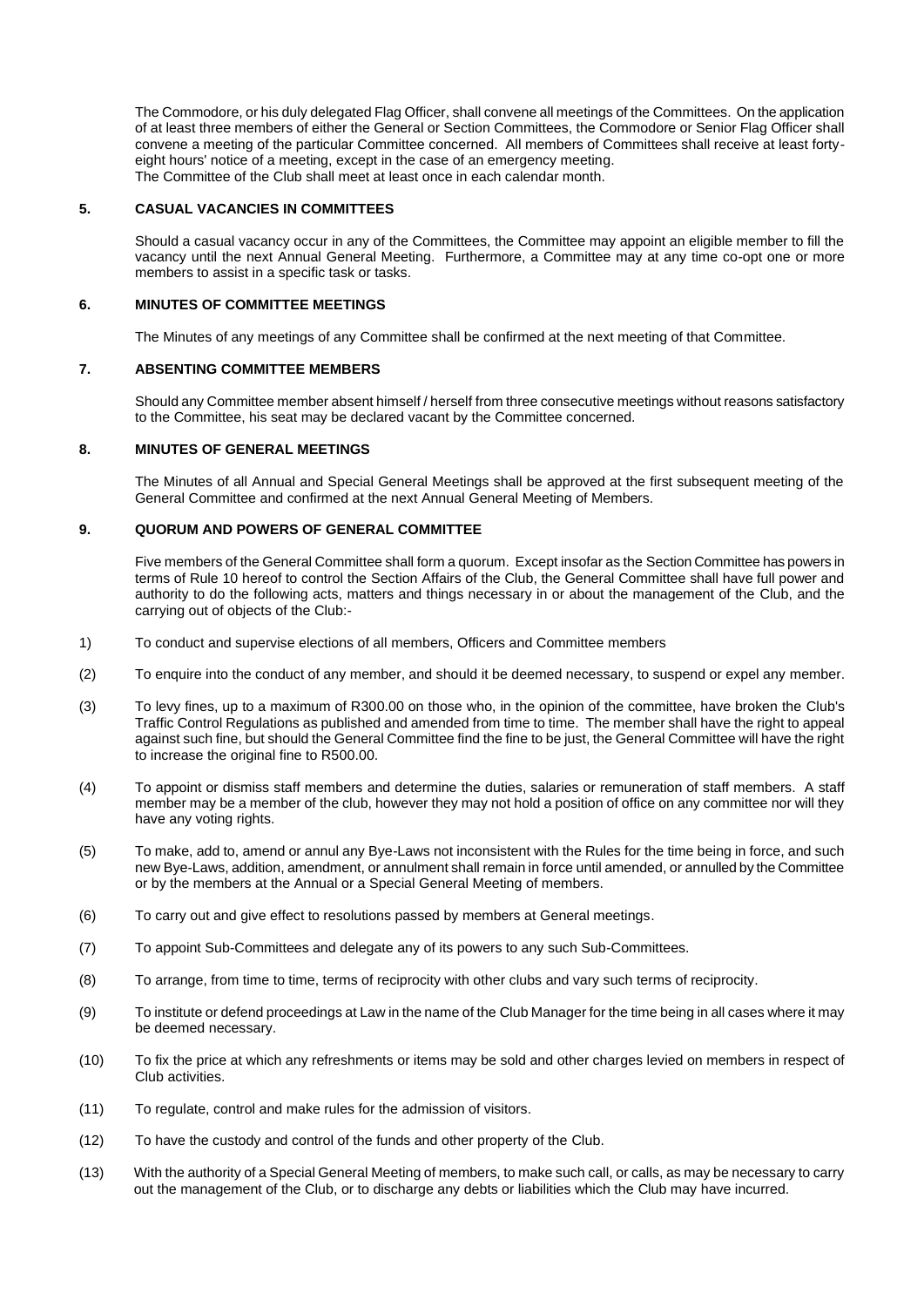- (14) To invest any funds of the Club not immediately required for the purposes of the Club and to withdraw or receive advances on such funds in any or all of the following classes of security:-
	- (a) On fixed deposit with any Bank.
	- (b) On call or in a savings account with any Bank.
	- (c) In Government or Municipal Stocks.
	- (d) In a quoted Mutual Fund
- (15) To purchase all furniture, glass, crockery, linen, provisions, supplies and such other things as may be necessary for the management of and carrying out of the objects of the Club.
- (16) To arrange the privileges applying to Youth Members from time to time.
- (17) To waive compliance, in full, or in part, with the provisions of Rules 14, 19, 20, 30, 31 and 32 on good cause shown and provided further that such decision is unanimous.
- (18) Generally to conduct, regulate and manage the affairs of the Club, to carry out the objects and purposes and to do all things necessary and incidental thereto.
- (19) To appoint delegates to the Durban Marina in terms of the articles of association thereof.
- (20) The two nominated delegates to the Durban Marina, who shall be mooring lessees, shall act on behalf of the PYC at Durban Marina meetings and shall represent the interests of PYC/Durban Marina lessees. The delegates will submit to the General Committee and Sailing Committee of the PYC immediately after each meeting of the Durban Marina, the minutes of that body's meetings and report in person whenever called upon to do so.
- (21) At the first meeting of the General Committee after the Annual General Meeting the Committee shall elect from amongst the Club members a Race Support Officer ("RSO") who shall be responsible for convening a Race Support Committee (Comprising of one member from each Section Committee, one member of Staff, Boat Bosun and the Race Support Coordinator) for administering the race support services and facilities of the Club.

### **10. QUORUM AND POWERS OF DINGHY SAILING COMMITTEE**

Three members of the Dinghy Sailing Committee shall form a quorum. The Dinghy Sailing Committee shall have power and authority to do the following acts, matters or things necessary in the conducting and managing of the Dinghy Sailing Affairs of the Club; provided always that the Dinghy Sailing Committee shall have no power to incur or authorise the expenditure of any moneys of the Club, without the consent and approval of the General Committee to such expenditure:-

- (1) To issue and regulate official programmes for yacht races, regattas and the like.
- (2) To accept or reject in its absolute discretion entries for races sailed under its control.
- (3) To appoint the necessary officials for races, matches and regattas and to establish and levy entry fees for such events.
- (4) To issue and accept challenges for yachting contests to and from other clubs, and to propose and finalise conditions, amendments or annulments to such conditions.
- (5) To select yachts, skippers and/or crews to represent the Club in any inter-club dinghy sailing contests or races and to effect entries accordingly.
- (6) To nominate Club representatives, delegates or Councillors to other sailing organisations.
- (7) To allocate the Club's trophies, prizes and other awards in conjunction with the Keelboat Sailing Committee.
- (8) To prepare an annual dinghy racing calendar and to allocate the Club's trophies, prizes and other awards pertaining to dinghy sailing.
- (9) To appoint Race Committees and Protest Committees.
- (10) To appoint Sub-committees and to delegate any of its powers to such Sub-committees.
- (11) To formulate rules for the sailing of dinghies registered with the Club.
- (12) To formulate rules and sailing instructions based on the rules of the World Sailing Federation and South African Sailing for races under its control.

Such rules or sailing instructions shall immediately come into force on being placed on the notice board of the Club and shall remain in force until amended or annulled by the posting of a further notice amending or annulling such rules or sailing instructions on the notice board, under the authority of the Dinghy Sailing Committee.

(13) Generally to conduct, regulate and do all things necessary or incidental to the carrying out of the dinghy sailing affairs of the Club and of the sailing rules and regulations.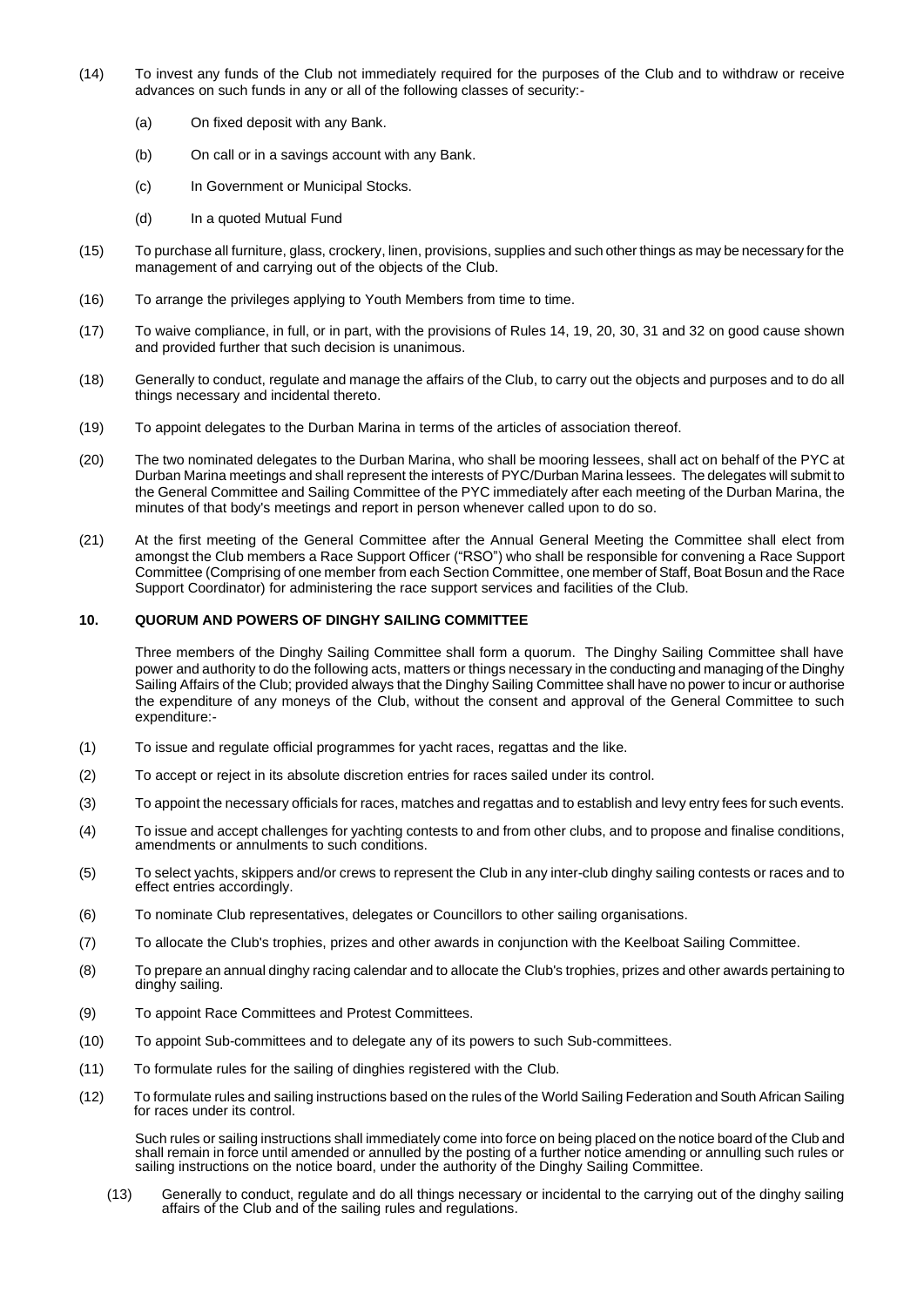### **11. QUORUM AND POWERS OF KEELBOAT SAILING COMMITTEE**

Three members of the Keelboat Sailing Committee shall form a quorum. The Keelboat Sailing Committee shall have power and authority to do the following acts, matters or things necessary in the conducting and managing of the Keelboat sailing affairs of the Club, provided always that the Keelboat Sailing Committee shall have no power to incur or authorise the expenditure of any moneys of the Club, without the consent and approval of the General Committee to such expenditure:-

- (1) To issue and regulate official programmes for yacht races, regattas and the like.
- (2) To accept or reject in its absolute discretion entries for races sailed under its control.
- (3) To appoint the necessary officials for races, matches and regattas and to establish and levy entry fees for such events.
- (4) To issue and accept challenges for yachting contests to and from other clubs, and to propose and finalise conditions, amendments or annulments to such conditions.
- (5) To select yachts, skippers and/or crews to represent the Club in any inter-club keelboat sailing contests or races and to effect entries accordingly.
- (6) To prepare an annual keelboat racing calendar and to allocate the Club's trophies, prizes and other awards pertaining to keelboat sailing.
- (7) To appoint Race Committees and Protest Committees.
- (8) To appoint Sub-committees and to delegate any of its powers to such Sub-committees.
- (9) To formulate rules for the sailing of keelboats registered with the Club.
- (10) To formulate rules and sailing instructions based on the rules of the World Sailing Federation and South African Sailing for races under its control.

Such rules or sailing instructions shall immediately come into force on being placed on the notice board of the Club and shall remain in force until amended or annulled by the posting of a further notice amending or annulling such rules or sailing instructions on the notice board, under the authority of the Keelboat Sailing Committee.

- (11) To organise and conduct navigation exercises, courses in seamanship and safety at sea, and to promote offshore cruising.
- (12) To control the use of the Club's keelboat repair facilities and to further the development and improvement of such facilities.
- (13) To nominate Club representatives, delegates or Councillors to other sailing organisations concerned only with Keelboat sailing.
- (14) Generally to conduct, regulate and do all things necessary or incidental to the carrying out of the keelboat sailing affairs of the Club and of the sailing rules and regulations.

#### **11A. QUORUM AND POWERS OF YOUTH COMMITTEE**

Two members of the Youth Committee shall form a quorum. The Youth Committee shall have power and authority to do the following acts, matters or things necessary in the conducting and managing of the youth affairs of the Club provided always that the Youth Sailing Committee shall have no power to incur or authorise the expenditure of any monies of the Club, without the consent and approval of the General Committee to such expenditure:-

- (1) To supervise the care, maintenance and control including the allocation of the sailing dinghies and other craft owned by the Club from time to time and allocated exclusively for the use of Youth members.
- (2) To accept or reject in its absolute discretion entries for races sailed under its control.
- (3) To appoint the necessary officials for races, competitions and regattas concerned solely with Youth members and to levy entry fees for such events.
- (4) To prepare an annual youth racing calendar for submission to and approval by the relevant Section Committee and to keep informed at all times of matters of common concern.
- (5) Generally to conduct, regulate and do all things necessary or incidental to the carrying out of the Youth affairs of the Club.

### **11B. QUORUM AND POWERS OF POWER BOAT COMMITTEE – awaiting notes from the section**

Three members of the Power Boat Committee shall form a quorum. The Power Boat Committee shall have the power and authority to do the following acts, matters or things necessary in conducting and managing of the Power Boat affairs of the Club provided always that the Power Boat Committee shall have no power to incur or authorise the expenditure of any monies of the Club, without the consent and approval of the General Committee to such expenditure:-

- (1) To supervise and control all matters related to the use of Power Boats at the Club.
- (2) To supervise the upkeep and use of the Power Boat Shelters via the PYC Shelter Body Corporate.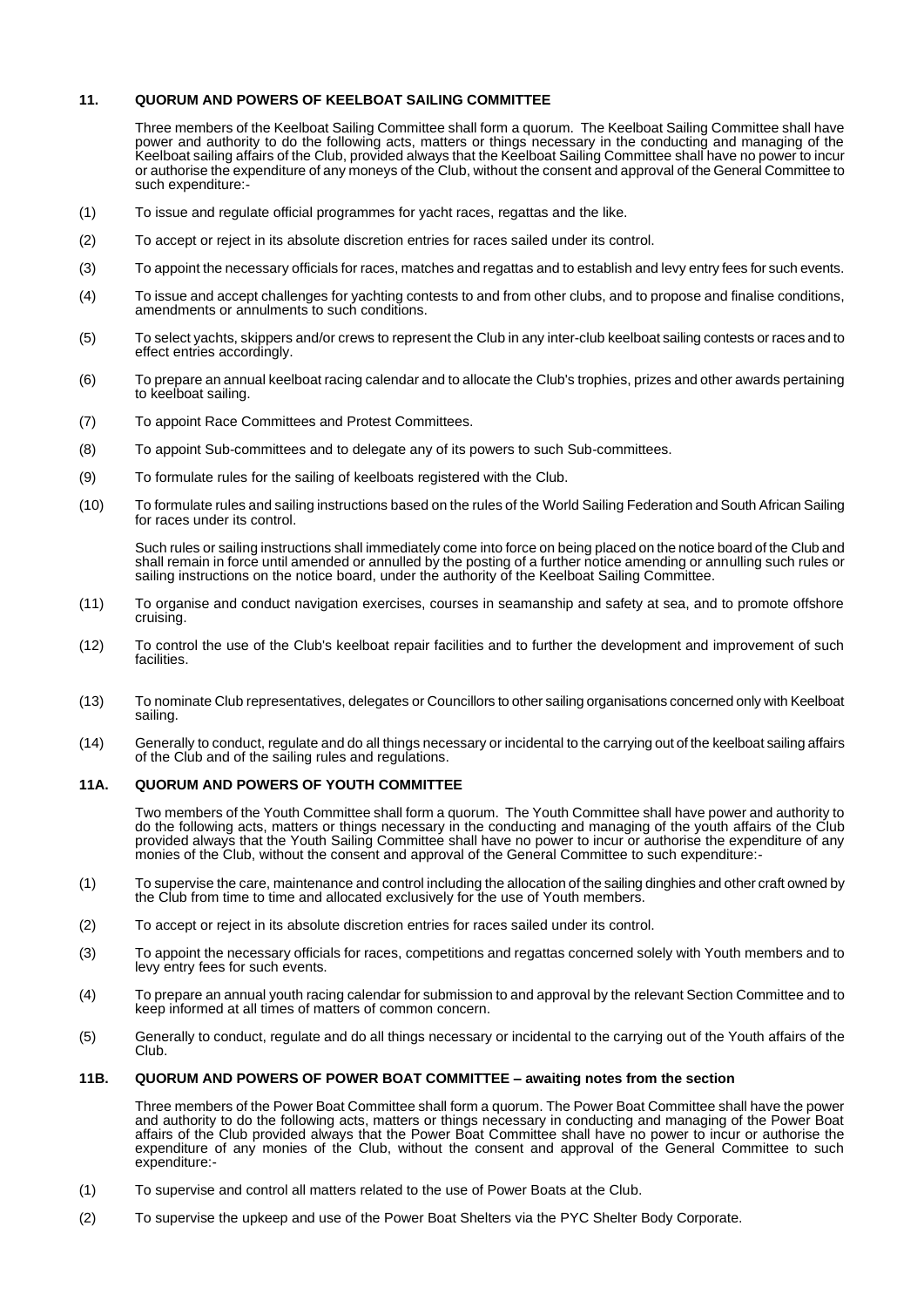- (3) To formulate, maintain and oversee the adherence to Rules governing the use of Power Boats and the sport of Angling at the club.
- (4) To appoint Sub-committees and to delegate any of its powers to such Sub-committees.
- (5) To nominate Club representatives, delegates or Councillors to other Power Boat and Angling organisations.
- (6) Generally to conduct, regulate and do all things necessary or incidental to the carrying out of the Power Boat and Angling affairs of the Club and of the Power Boat rules and regulations.

#### **11C. QUORUM AND POWERS OF PADDLE SPORT COMMITTEE – awaiting notes from the section**

Three members of the Paddle Sport Committee shall form a quorum. The Paddle sport Committee shall have power and authority to do the following acts, matters or things necessary in the conducting and managing of the Paddle Sport affairs of the Club provided always that the Paddle Sport Committee shall have no power to incur or authorise the expenditure of any monies of the Club, without the consent and approval of the General Committee to such expenditure:-

- (1) To foster the interest and work for the benefit of paddlers (Canoeists and Surfski paddlers ) and Canoeing and the sport of Surfski ;
- (2) To ensure all paddlers (Canoeists and Surfski paddlers) taking part in sanctioned events are affiliated to KNCU ( Kwa-Zulu Natal Canoe Union ) ;
- (3) To ensure that Canoeing and Surfskiing is conducted in accordance with the laws, rules and directives of the KNCU ;
- (4) To promote competitive events regarding canoeing and Surfski paddling.
- (5) Generally to conduct, regulate and do all things necessary or incidental to the carrying out of the Paddle Sport affairs of the Club.

### **12. SAILING PROTESTS COMMITTEE**

All Sailing Protests shall be considered and decided by a Protests Committee convened and appointed by the Sailing Committee concerned. Any member so appointed shall only act at that particular meeting or any adjournment thereof. The Protests Committee shall consist of three voting members of any recognised Yacht Club affiliated to South African Sailing, from whom shall be appointed a Chairman, who shall have a deliberative vote only.

#### **MEMBERSHIP RULES**

#### **13. DEFAULTING MEMBERS**

Any member who fails to discharge his liability to the Club, as defined by Clause 12 of the Constitution, within twentyone days after written notice warning him of the General Committee's intention has been posted to the address last registered by him with the Club, may be declared to be a defaulting member by the General Committee as from the date of the expiration of such twenty-one days' notice. The General Committee shall thereupon remove from the list of members the name of any such member declared a defaulter in terms of the Clause, and shall be empowered to place the names of defaulting members on a list provided for that purpose on the Club Notice Board.

Notwithstanding the fact that a member has been declared a defaulter in terms of this Clause, his liability to the Club, at the date of the declaration of default shall nevertheless continue until discharged.

### **14. RE-INSTATEMENT OF DEFAULTING MEMBERS**

Application by a defaulting member for re-instatement must be accompanied by a remittance for the full amount owing at the date of declaration of default. Such application shall be posted on the Club Notice Board for a period of seven days, after which the General Committee shall use its discretion in respect of the admission or otherwise of the applicant as a member.

#### **15. PRIVILEGES OF YOUTH MEMBERS**

The privileges of Youth members shall be the use of such of the Club's premises as the General Committee may decide upon and the right to compete in any race open to members of the Club.

#### **16. PRIVILEGES OF INTERMEDIATE AND STUDENT MEMBERS**

Intermediate members shall have the full privileges of any Ordinary member of the Club save that they may not propose or second any person for any office in the Club or for membership of the Club, nor may they enjoy any credit facilities.

#### **17. PRIVILEGES OF MEMBERS**

Honorary Life, Life, Over 70, Over 60, Family (nominated), Ordinary, Country, Overseas or Corporate (nominated) members shall enjoy the full privileges of the Club, provided that no member shall propose or second any person for membership of the Club, nor may he nominate or second a member for any Committee of the Club until he shall have completed two years of membership, or for any Office of the Club until he shall have completed five years of membership.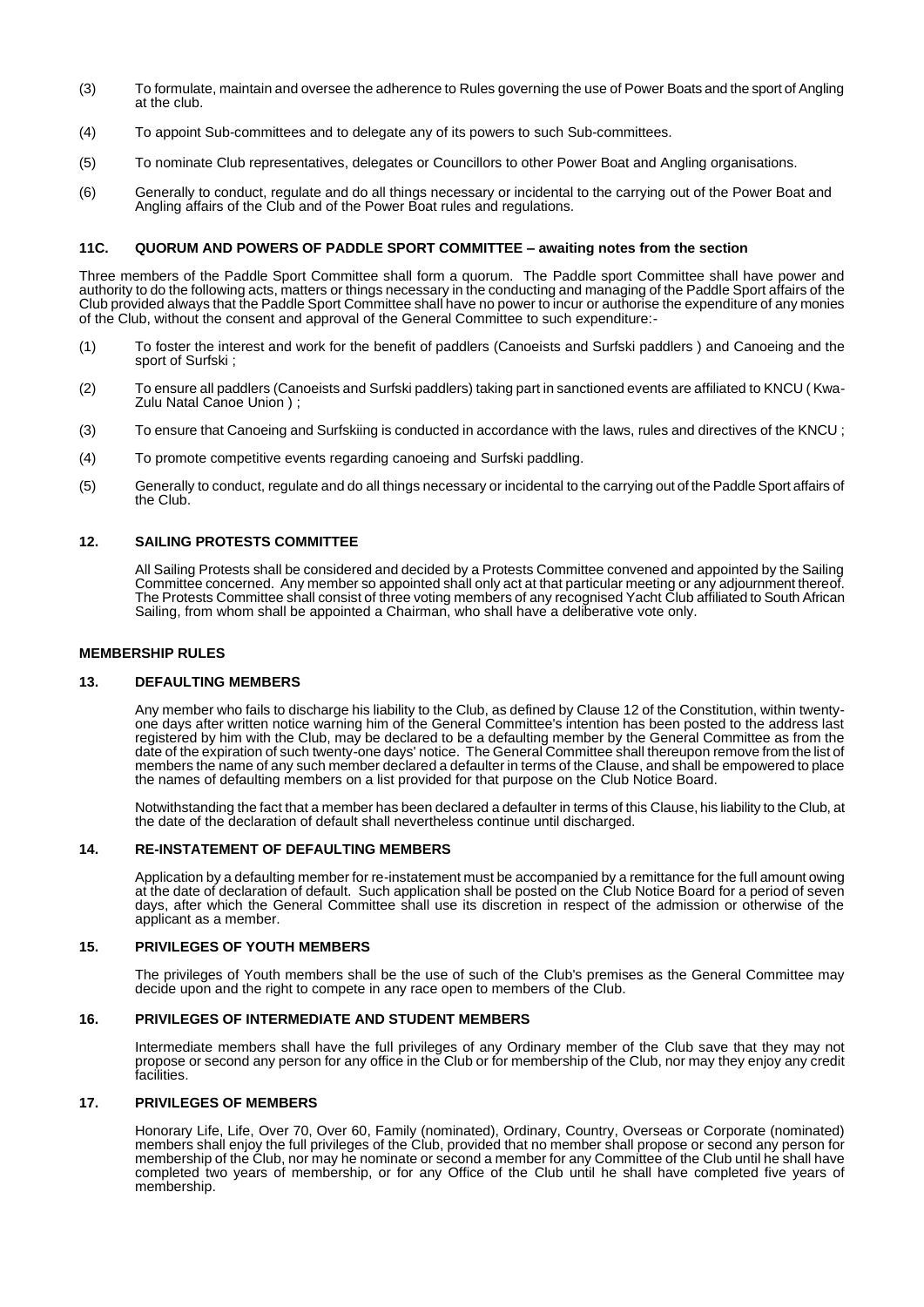Honorary and Visiting members shall enjoy the full privileges of the Club, with the exception of Voting or attending at Meetings, proposing or seconding new members, becoming Flag Officers or members of any Committee, enjoying credit facilities save with the approval of the General Committee and wearing the Club insignia provided that, where the General Committee is of the opinion that such a privilege is merited, it may allow any distinguished Honorary member to wear Club Insignia.

### **18. EXCLUSION FROM PRIVILEGES**

No members shall take part in the proceedings at any meeting of the Club or enter or steer his or any yacht / power boat / paddle ski in a Club race or competition, or make use of the Club House, while under suspension, or while he be a defaulting member.

Any member who fails to pay his current monthly subscription by the last day of August in any such current Club year, shall be debarred from enjoying the privileges of the Club as set out in the preceding paragraph until such current month's subscription shall have been paid. Should any member incur any liability other than his subscription to the Club and fail to discharge such debt on due notice, the Committee shall have the right to deal with such member under this Clause as though such a debt were an annual subscription remaining unpaid on the last day of August of any current Club year.

#### **19. RESIGNATION FROM MEMBERSHIP**

Any member wishing to resign membership of the Club must intimate such intention, in writing and emailed, to the Club Manager [\(members@pyc.co.za\)](mailto:members@pyc.co.za) giving 3 months calendar notice. Any amount owing to the member shall be forfeited. No notice of resignation of any member shall be of any force and effect should the resigning member be liable to the Club, at the date of the notice of resignation, in respect of any items provided by Clause 12. Notwithstanding the fact that a member has resigned his membership, he shall nevertheless be liable for any debts incurred by him while a member.

Any ex-member who was in good standing when his resignation was accepted may, at the discretion of the General Committee, re-join as a member without payment of an entrance fee.

#### **20. CONDUCT OF MEMBERS**

Should the conduct of any member, either in or out of the Club House, upon being reported to the General Committee, be in its opinion (after full enquiry) unseemly, unsportsmanlike or injurious to the character and interests of the Club, or should any member persistently refuse to conform to any Rules, Regulations or Bye-laws, which may from time to time be in force, the General Committee may expel, suspend or request such member to resign. Should he not comply with a request that he resign, within fourteen days from the date of the letter to him containing such request, the General Committee shall be empowered to remove his name from the List of Members.

The General Committee shall also be empowered to place the name of any such expelled or suspended member on a list provided for that purpose on the Club Notice Board.

### **21. INSOLVENCY OR CRIMINAL CONVICTION OF A MEMBER**

- (1) Should any member:
	- a) become bankrupt, either individually or as a partner of a firm, or should he or his firm surrender his or it's estate or assign it for the benefit of creditors;
	- b) be a controlling shareholder of a company or a majority holder or a member's interest in a close corporation which, because of its insolvent circumstances, is placed in provisional or final liquidation.
	- c) otherwise be brought under the insolvency laws of the Republic of South Africa.

The General Committee may require such member to satisfy it, by written representation delivered within fourteen (14) days that such insolvency in no way affects his honour, upon receipt of which representation the General Committee shall decide whether such member's membership shall be suspended, terminated, or be subject to such curtailment of privileges for a period as it deems fit.

(2) The aforegoing procedure shall also apply to any criminal conviction of a member which the General Committee, by two-thirds majority, considers prima facie to affect the honour of a member.

#### **22. EXPULSION**

Any member of the Club who may have been suspended or expelled for misconduct or default by any other Club in South Africa, shall ipso facto cease to be a member of the Club. He shall, however, have the right of appeal to the General Committee, which may re-instate such member should a satisfactory explanation of the matter be forthcoming.

#### **23. RIGHT OF APPEAL**

Any member whose membership may have been dealt with under Rules governing Defaulters, Unseemly Conduct, Insolvency or Expulsion shall have the right of appeal to a Special Committee consisting of three members. This Committee shall be selected as follows:-

ONE member to be nominated by the General Committee

ONE member to be nominated by the member concerned with the dispute, who shall not be the member concerned or a member of his immediate family.

ONE of the Honorary Vice-Presidents of the Club selected by the Flag Officers, who shall be Chairman of the Committee.

The decision of this Special Committee shall be deemed to be final and binding upon all parties.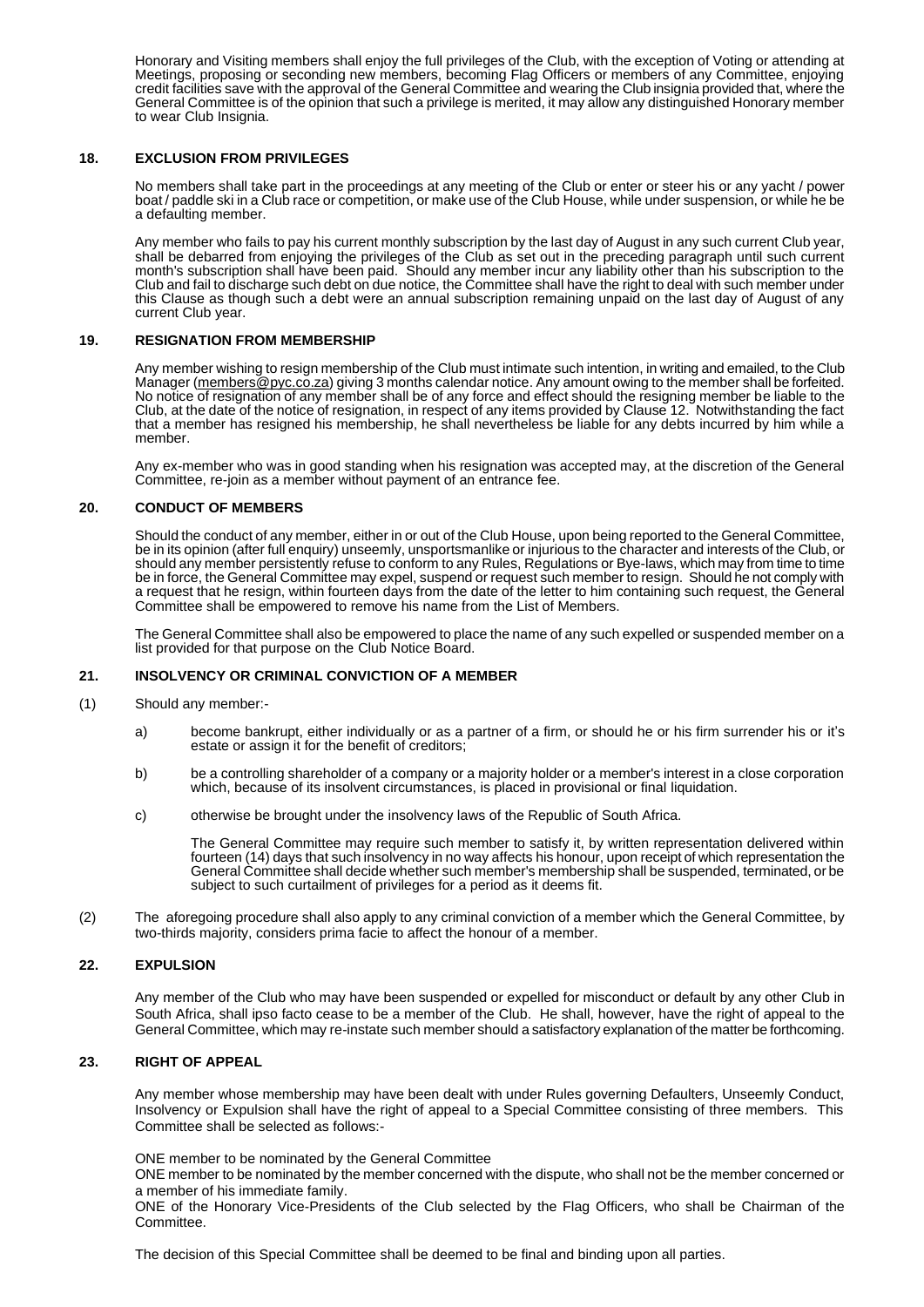### **24. ELECTION OF MEMBERS**

The method of election of members is vested solely in the General Committee, and the General Committee shall publish rules relating to the election of members from time to time.

### **GENERAL RULES**

#### **25. ENTRANCE FEES**

Entrance fees shall be payable by all prospective members, in accordance with the provisions of Rule 30, save where exemption is granted in whole or in part by the General Committee in circumstances which they consider are in the interests of promoting the objects of the Club.

### **26. SUBSCRIPTIONS**

Subscriptions shall be payable by all Members in accordance with the provisions of Rule 31.

### **27. DUE DATE OF SUBSCRIPTIONS**

Subscriptions shall be paid annually or monthly in advance, if so, on or before the fifth day of each month, by way of debit order. The minimum period of membership is 12 months. Termination of membership will require a 3 month notice period, in writing, from the member. Subscriptions shall be payable without notice. No refunds on fees paid.

#### **28. INSIGNIA**

- (a) The Club Blazer Badge and Buttons shall be worn only on a single breasted or double breasted blazer made of black or navy blue Melton cloth or similar material or on tracksuits approved by the General Committee.
- (b) The Badge for use on blazers shall consist of the Club Burgee flying from a staff worked in gilt, on a black background. The size of the Flag shall be 51mm x 38mm and shall only be worn on the breast pocket of the blazer or tracksuit concerned.
- (c) The Cap Badge shall be of similar design to that described above with the addition of Laurels worked in a gilt wire, encircling the base and sides. The Flag on the Badge shall be 32mm x 19mm and shall be worn only on yachting caps.
- (d) The Club Buttons shall be black and shall have the design of the Burgee raised thereon.
- (e) The Honours Badge shall consist of the Club Burgee flying from a staff with the addition of laurels encircling the base and sides. The Club Burgee, staff and laurels shall be worked in gilt wire on a black background. The Badge may be worn on a blazer or be reproduced and worn on a tie or brooch.

### **29. FINANCIAL YEAR**

The financial year shall be from the 1st June to 31st May.

### **30. ENTRANCE FEES**

The Entrance Fee shall be R500 per principal member.

#### **31. SUBSCRIPTIONS**

Subscriptions for the year shall be circulated by email to all members and advertised accordingly on the Clubs noticeboards.

Subscriptions exclude any levies and or additional subscriptions applicable as per Clause 32

The fee payable by Visiting and Day members will be as set out from time to time by the General Committee.

Membership access cards, indicating membership category, are available, to all members whose subscriptions are paid up to date.

Subscriptions shall be paid annually or monthly in advance, if so, on or before the fifth day of each month, by way of debit order. The minimum period of membership is 12 months. Any member elected after the commencement of the current financial year shall pay subscriptions proportionately on a pro rata basis according to his/her date of acceptance.

Termination of membership will require a 3 month notice period, in writing, from the member. Subscriptions shall be payable without notice.

Honorary Life and Life members shall be issued with a distinctive membership card.

### **32. LEVIES AND/OR FEES BY REGIONAL/ NATIONAL SPORTING ASSOCIATION**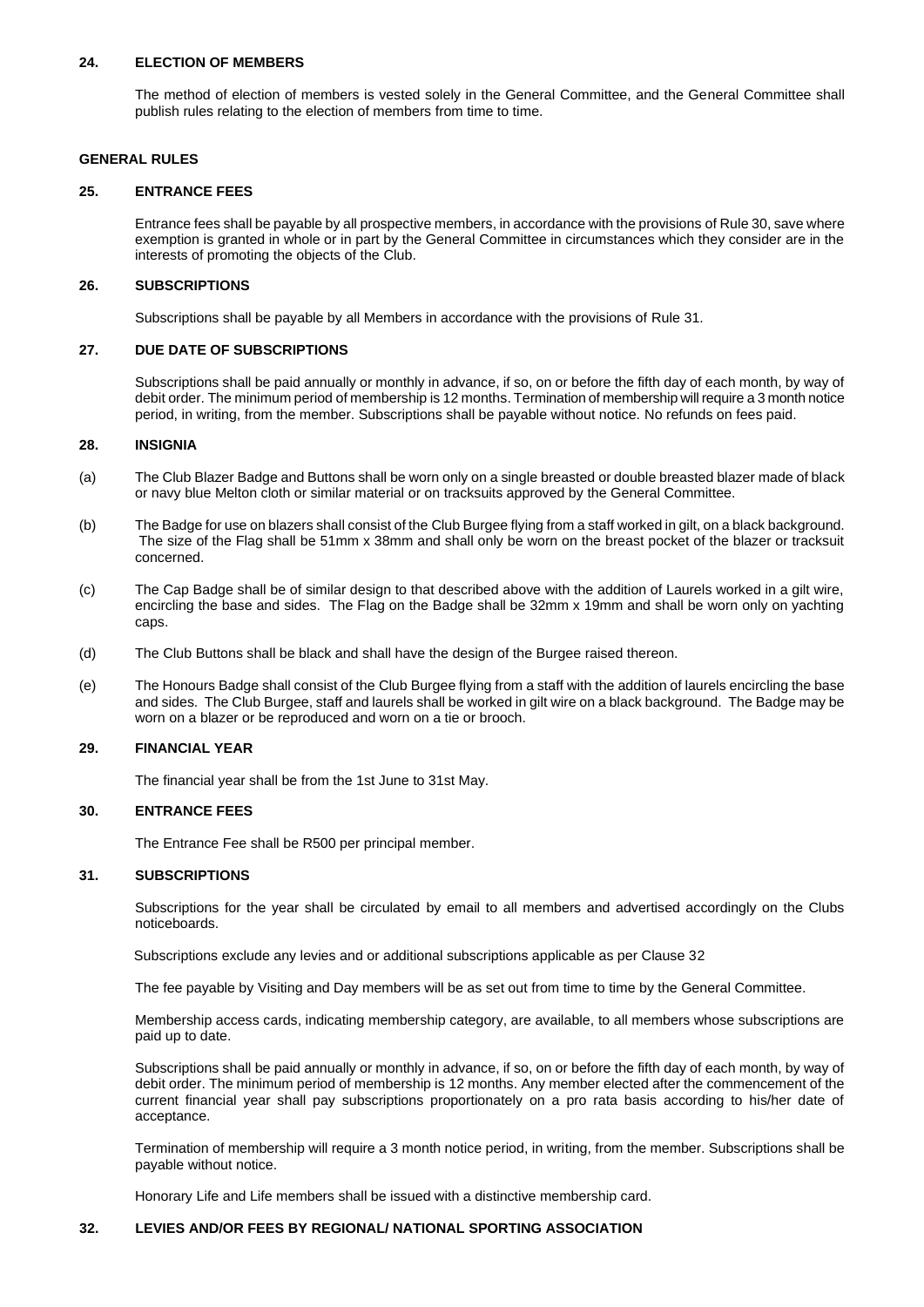All members other than Honorary Life, Life, Honorary and Visiting members shall be liable to pay annual subscription, levies and/or fees as may be determined from time to time, or as determined by the appropriate regional or national sporting federation or association. Association fees are payable in advance, by the last day of June each year.

### **33. PRESIDENTS AND VICE-PRESIDENTS**

The nominations for the office of Honorary Life President, and Honorary Life Vice-President, shall be made in terms of Rule 1, subject to the prior approval of the General Committee. The number of Honorary Vice-Presidents shall be limited to six.

### **34. HONORARIA**

No Honoraria shall be given except on the recommendation of the General Committee to members in General Meetings, save for Club Honours which may be awarded by a unanimous decision of the Flag Officers, to any member who has attained a meritous performance by virtue of either :-

- (a) Outstanding service to the Club over a period, which may include administrative contribution and/or achievement in sailing, or
- (b) Outstanding yachting achievements and/or outstanding act of seamanship attained in a Club, provincial, national or international event.

#### **35. NOTICES**

Any notice posted on the Notice Board of the Club by the authority of the General Committee shall be deemed to have been duly served upon each member of the Club at the time when it was posted.

#### **36. ALTERATION OF RULES**

Any member of the General Committee wishing to propose any alteration of, or amendment, or addition to the Rules of the Club shall notify the Club Manager of such intention and the nature of the proposed alteration, amendment or addition, by the last day of the financial year preceding the next Annual General Meeting. The General Committee shall thereupon post such proposal upon the Club Notice Board for seven clear days before the said General Meeting. Should such proposal be moved, seconded and either in part or as a whole, passed as a general resolution by members in General Meeting, the Rules of the Club shall thereupon be deemed forthwith to be altered, amended, or added to, as the case may be. Notwithstanding the provisions of this Rule, the General Committee may, at any time convene a Special General Meeting of members in terms of Clause 23 of the Constitution for the purpose of considering, and if thought fit, making any proposed alteration, amendment, or addition to the Rules of the Club.

The General Committee may, however, amend Rule 32, Subscriptions, without calling a General Meeting of members, provided that:-

- (a) It does not adjust any category of subscription for the ensuing year by more than 15% of the amount then currently payable for that category.
- (b) This power is not exercised by the General Committee more than once in respect of any financial year.
- (c) That members be advised by email of such adjustment at least 30 days before the commencement of the next financial year.

### **37. YACHTS AND POWER BOATS REGISTRATION**

Every member shall register with the Club Manager of the Club any craft owned or acquired by him/her either individually or jointly with any other member.

Every such craft so registered shall be recorded by the Club Manager in a book kept for that purpose which shall record the owner's name, distinguishing flag, name of craft, registration number and class, dimensions and tonnage, as the case may be.

Any member who has not so registered his/her craft and any newly elected member, shall forthwith register any such craft.

The registration fee in respect of each craft shall be payable to the Club upon registration. Refer to schedule of fees

Notwithstanding the foregoing, no unlicensed craft shall be registered with the Club, nor entered in any Club race, match or contest.

In addition, every member shall register with the Port Captain and obtain annually from him/her, upon payment of the prescribed fee, a clearance certificate in respect of any craft owned or acquired by him/her individually or jointly with any member.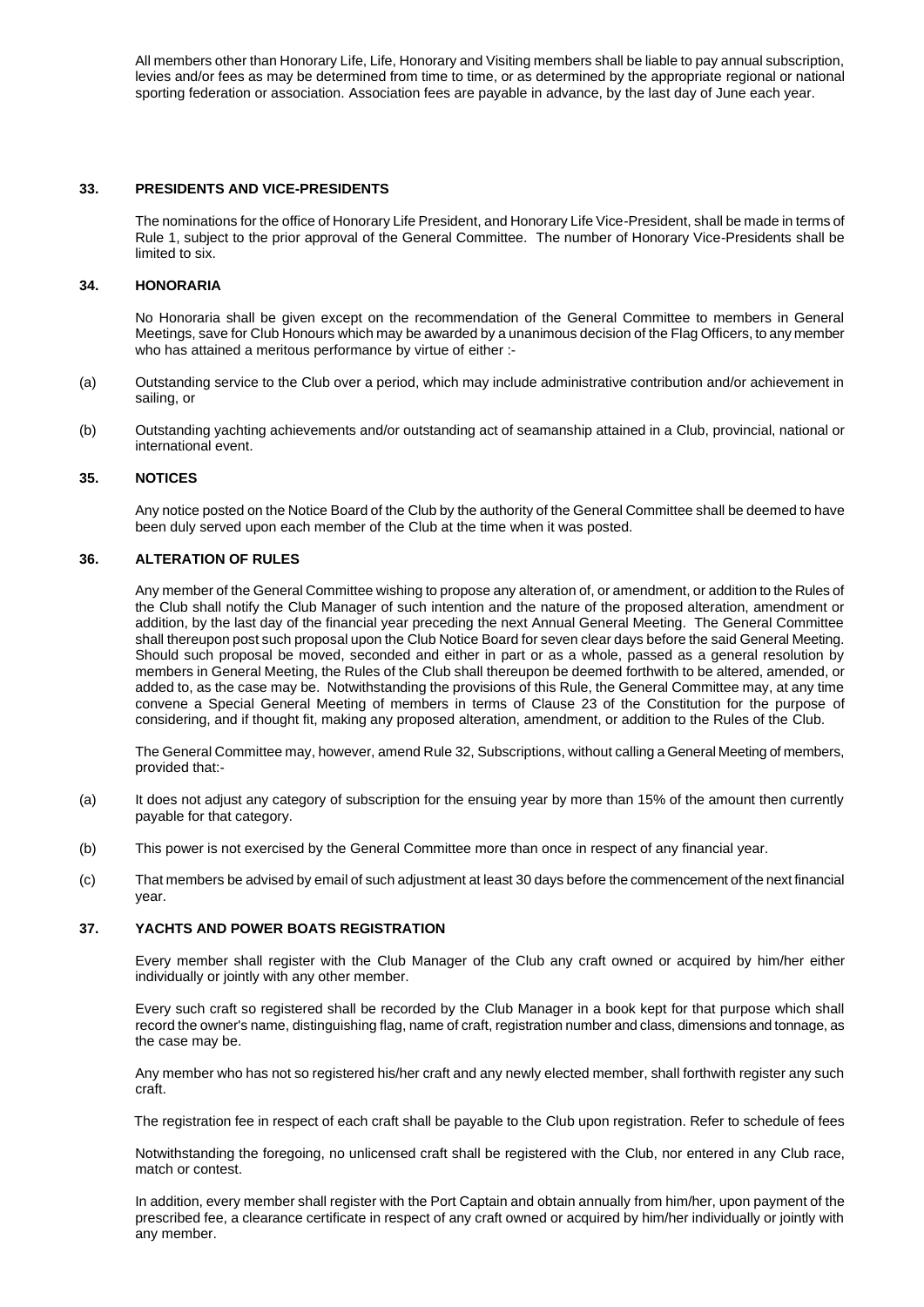### **38. RE-REGISTRATION**

In the event of any change of name, flag, number, class or design, such shall be notified forthwith to the Club Manager by the owner, and the Club Manager shall thereupon amend the Register accordingly without fee.

### **39. DISPOSAL OF CRAFT**

Any member disposing of his/her craft or resigning from the Club as a member shall forthwith notify the Club Manager accordingly, who shall thereupon amend the Register.

#### **HOUSE RULES**

### **40. MANAGEMENT**

The whole control and management of the Club House shall be vested in the General Committee.

### **41. SOCIAL COMMITTEE**

The General Committee shall appoint from its numbers a Social Committee Chairperson. The Social Committee must be represented by a representative from each Section Committee, the Club Manager and the Club Caterers shall form part of the Social Committee.

### **43. SLEEPING IN THE CLUB HOUSE**

Sleeping is not allowed in the Club House.

### **43. LIST OF MEMBERS**

A list of members of the Club shall be in the Club House for reference.

### **44. INTRODUCING VISITORS TO THE CLUB**

Members may introduce guests to the Club and such guests shall be entitled to remain upon the premises only so long as the introducing member is also on the premises.

The number of guests shall not be limited, provided that the members are in no way inconvenienced, but no member shall introduce more than ten guests at one time without prior arrangement with the Club Manager.

Guests (specific to Clause 10 of the Constitution) ordinarily residing or carrying on a business or employed within 100 (One Hundred) kilometres radius of the Club, may not be introduced more than twice in any calendar month by any one member, and in no case more than four times in any calendar month. Guests not ordinarily residing or carrying on a business or ordinarily employed within a 100 (One Hundred) kilometre radius may be introduced no more than four times in any calendar month, but the introduction may be made by the same member on each occasion.

In the case where a non-member crews for a member, he may be introduced to the Club whenever so crewing on the day of sailing or during a sailing event, for a maximum period of one sailing season.

### **45. MEMBERS RESPONSIBLE FOR GUESTS**

Members shall be responsible for their guest's observance of the Rules of the Club. The Club accepts no responsibility for the property of members, or their guests left on Club premises.

### **46. REFRESHMENTS, LIQUOR AND ACCOMMODATION**

Only members of the Club (including bona fide reciprocity members) are permitted to pay for accommodation therein or for liquor or refreshments supplied therein.

### **47. CREDIT FACILITIES**

The General Committee shall at its own discretion make provision for the granting of credit facilities.

#### **48. CONDUCT OF STAFF MEMBERS**

The conduct of a Club staff member shall in no instance be made a matter of personal reprimand by a member, but all complaints against staff members must be made in writing, to the Vice Commodore, who shall bring the matter before the General Committee.

### **49. GRATUITIES TO STAFF MEMBERS**

An annual Christmas collection in aid of the Club's staff members may be organised by the General Committee on such terms and conditions as the General Committee deem fit.